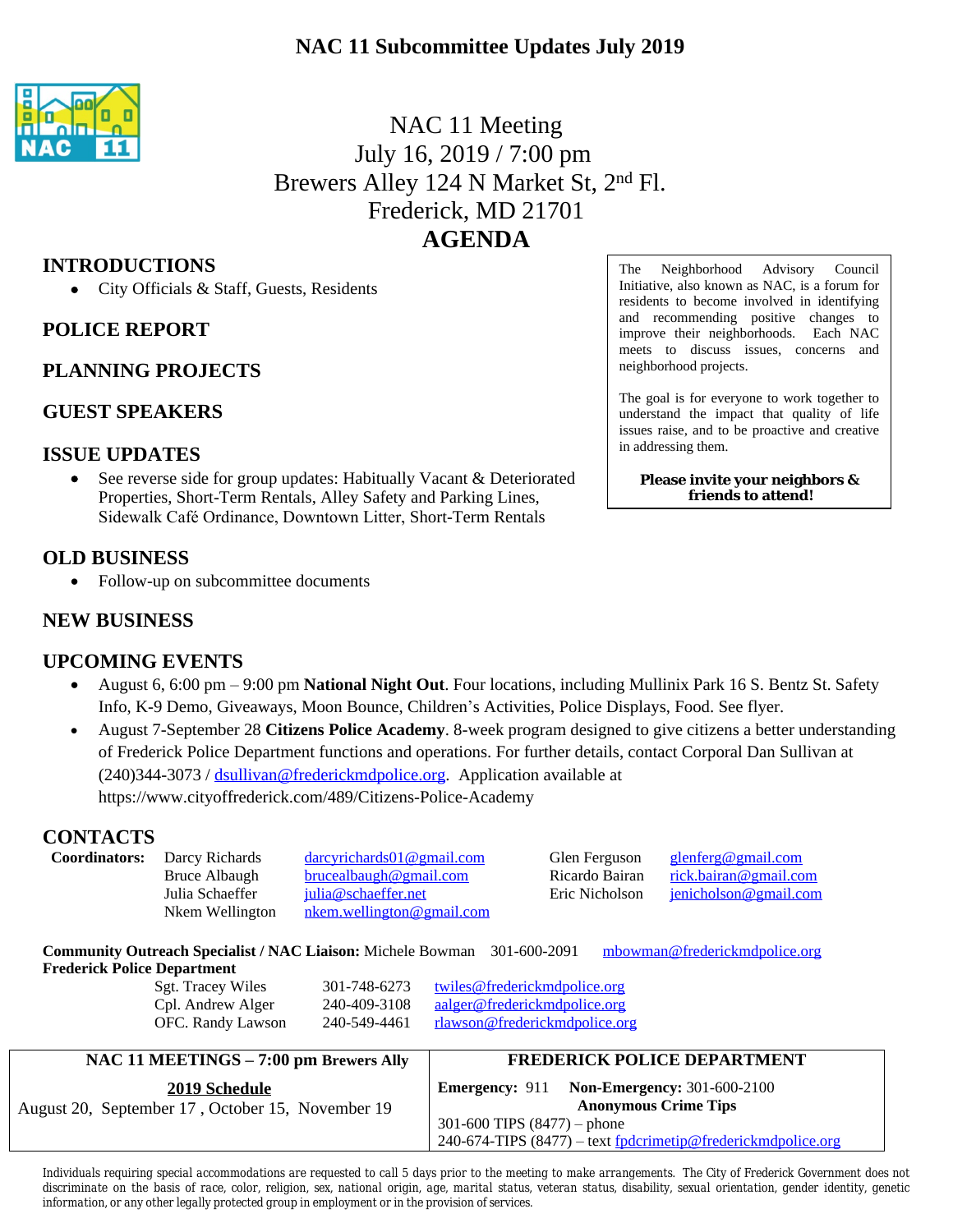# **NAC 11 Subcommittee Updates July 2019**

#### **Habitually Vacant & Deteriorated Properties** (Bruce Albaugh, Coordinator Liaison)

- Subcommittee report summarized to NAC 11 May 21, 2019. Details status of recommendations of previous Mayor-appointed "blight" committees; analyzes vacancy ordinances in Maryland municipalities; updates data on NAC 11 properties deemed to be in Poor or Very Poor condition and At Risk of Demolition by Neglect and recommends an action plan for the city. Report is available at [https://bit.ly/2XyHjpF](https://bit.ly/2XyHjpF?fbclid=IwAR1ygniNh9lzuM7wd_pgtLptuA9_GOnVUOHtJpedRN5phsW1DjbVS8GM2Wk)
- The report was provided to the Mayor & Board on May 22, 2019.
- Members continue to meet with potential partners to enlist support for a vacant property registration ordinance (VPRO) that will establish a baseline, and assure inspection of, vacant properties to prevent deterioration by neglect.

#### **Short Term Rentals (STR)**

- Group report submitted to the Mayor and Board in December 2018. Includes comprehensive analysis of regulation in surrounding jurisdictions to restrict STRs.
- STRs are a growing trend in Frederick: 92 STRs in 21701, clustered in downtown; 57 are entire house (per Airdna.com 6/10/2019) Concerns: Entire house STRs (commercial enterprises operating in residential neighborhoods) threaten the character of residential neighborhoods. Some evidence points to increase in housing prices and decrease in rental housing stock due to STR activity in some communities.
- City says it will explore the issue after the APFO updates.

#### **Alley Safety and Parking Lines** (Bruce Albaugh, Coordinator Liaison)

- In response to this group's requests, City completed improvements to two Maxwell Avenue blocks in 2018, using paint and signage to create safe pedestrian passageways on this narrow street and connecting crosswalks.
- In budget hearings May 2019, the group asked for improvements to the six blocks that have no existing sidewalks, and funding to complete the remaining alley blocks that require more complex repair. As of June 10, there is evidence of work continuing on two additional blocks of Maxwell Avenue.
- Repainting parking space lines on downtown streets has begun.

#### **Sidewalk Café Ordinance** (Darcy Richards, Coordinator Liaison)

- Based on resident concerns, the Sidewalk Café group reviewed the current ordinance, measured the width of all downtown sidewalk cafes, and developed recommendations for the City.
- Report issued August 2018 showed that 6 of the 21 enclosed cafes take up more than half of the width of the sidewalk, impeding flow and giving preference to businesses over pedestrian rights. The report requests a revision to the ordinance for more equitable sharing of sidewalk space: no more than 50% of sidewalk width; removal of the enclosures in winter.
- Bicycle and Pedestrian Committee of the City requested that the Mayor and Board review the ordinance for issues of public mobility and safety.
- Group members presented comment at a Mayor and Board workshop on May 29, 2019. Mayor and Board reached consensus to conduct review. Further discussion held June 19, 2019. Board agreed to let Donna Kuzemchak present draft changes. Next meeting not yet scheduled.

#### **Downtown Litter Group** (Julia Schaeffer, Coordinator Liaison)

- July 2018: the group proposed a new ordinance that would hold property owners responsible for clearing litter on the sidewalks abutting their properties.
- February 2019: the City's Sustainability Committee endorsed that request in a letter to the Mayor and Board, offering specific language modeled on the Keep America Beautiful model ordinance.
- April 2019: the group submitted draft ordinance text based on the existing snow and ice removal ordinance in April 2019.
- May 2019: at budget hearings, the group requested that city assume responsibility for purchasing trash cans for downtown and budget additional funding to purchase them.
- Downtown Frederick Partnership supports the goal of clean sidewalks; has concerns about how a litter ordinance would be enforced. Group is working with the Partnership on a trash can inventory and a wish list for more.

#### **South Corridor Community Group** (Nkem Wellington and Eric Nicholson, Coordinator Liaisons)

- Neighborhood concerns about an increase in crime, loitering, vagrancy, panhandling, drug use, and the perception that the community is unsafe led the NAC to create this subgroup.
- Group has formed significant alliances with others sharing these concerns, including the Ausherman Family Foundation's Downtown Safety, Development & Services Initiative and Delta Sigma Theta's Social Action Committee.
- June 25, 2019 meeting featured representatives of allied groups.